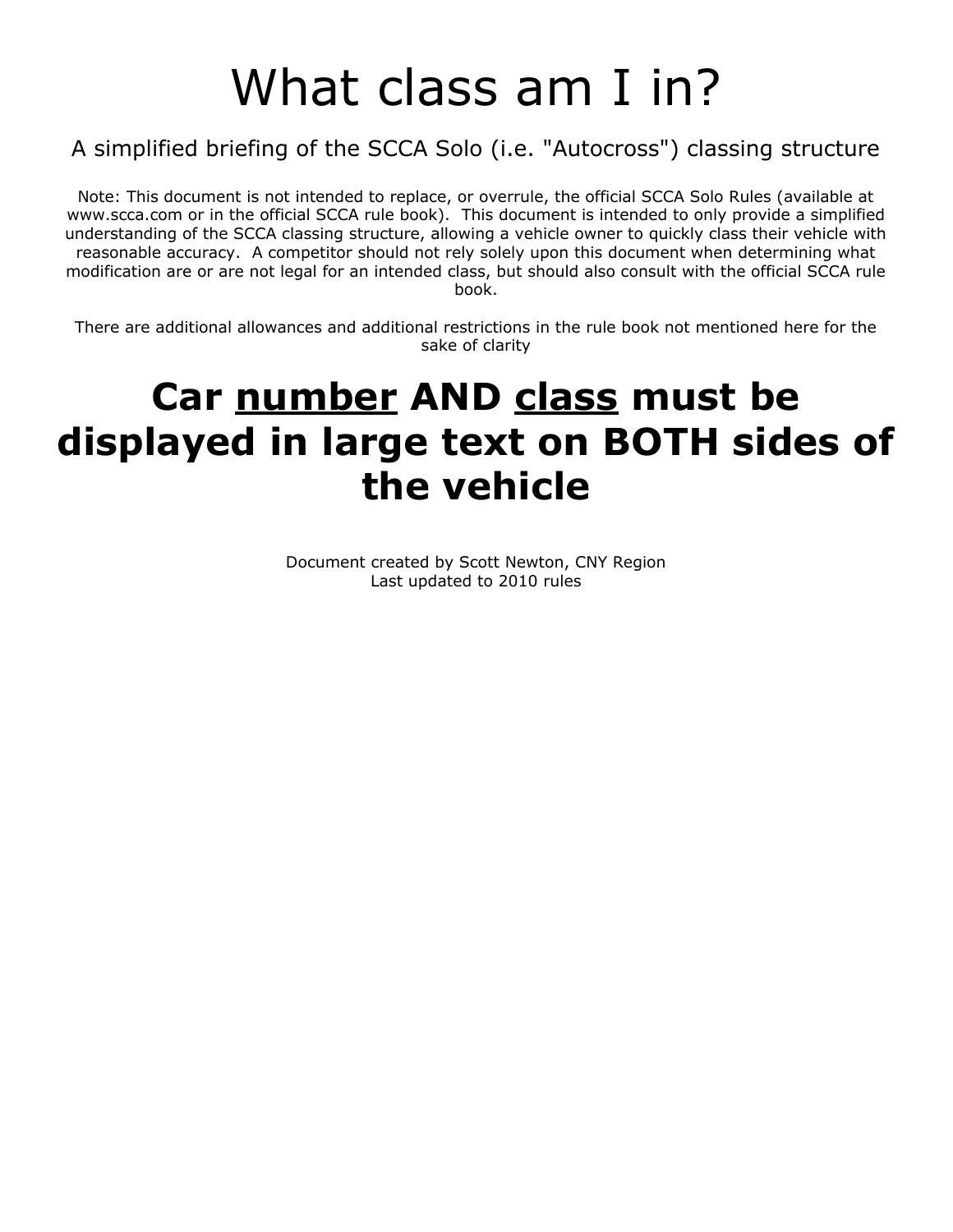## **Novice Class**

A "novice" class is an optional class available for any competitor in his or her first 12 months of competition. A handicapping system (i.e. "PAX") is used within the novice class to allow vehicles of various classes to compete on a weighted scale. This should theoretically remove the car from the equation, allowing drivers to compete on a more level playing field.

To register for a novice class, simply add an "**N**" to the beginning of your normal class. For instance, a Corvette Z06 which would normally be in "**SS**" and has a novice driver, has the option or registering as "*N***SS**", and running in the novice class.

### **Pro Class**

A "Pro" class is available to any competitor who wishes to have more competition than they would otherwise have in their standard open class. Pro class competitors will be awarded championship points for the pro class at each event based upon their PAX times from the event.

To register for a pro class, simply add an "**X**" to the beginning of your normal class. For instance, a Corvette Z06 which would normally be in "**SS**", has the option or registering as "**XSS**", and running in the pro class.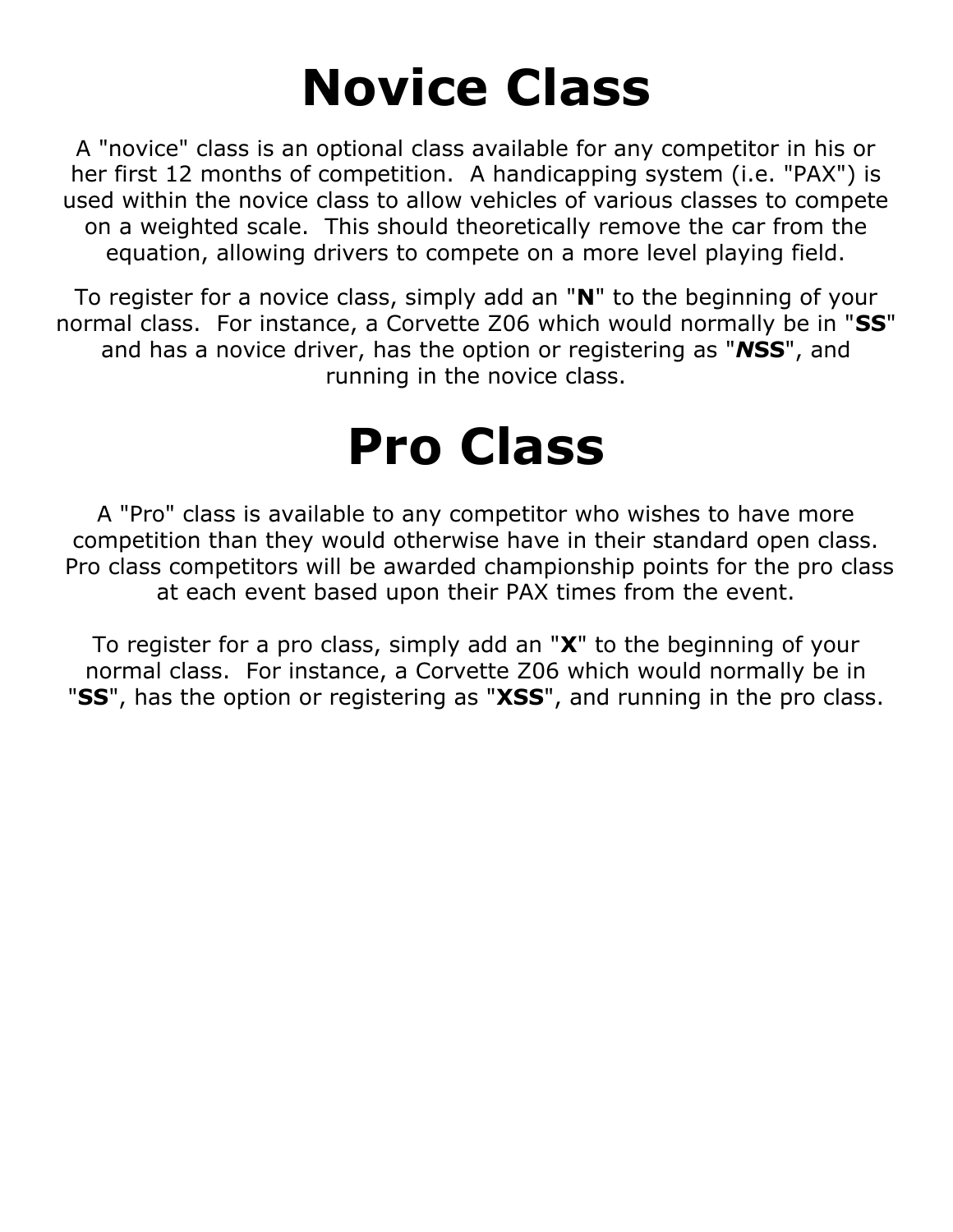### **Stock Classes**

Stock classes are considered by some to be the "purest" form of competition. With competitors having theoretically equivalent equipment, the only variable becomes the driver. For others, stock classes are a wonderful entry-level into the sport, requiring a minimal monetary investment. Many stock class cars server double-duty as weekday commuters, while remaining weekend racers.

#### **Equipment Allowances:**

All vehicles must be in 100% stock condition, except where indicated below.

- **Engine**
	- ECU must remain unmodified (no "chips" or "tunes")
	- "Drop-in" air filters are allowed
	- "Cat-back" exhausts are allowed
- **Wheels / Tires:**
	- Wheels must be stock size (diameter and width), offset within 1/4" of stock
	- Any DOT-legal tire may be used
	- Bodywork cannot be modified to fit tires or wheels
- **Brakes**
	- Any brake pad may be used
	- Braided brake lines (1991 or older only)
- **Suspension**
	- Any shock absorber may be used (must keep stock springs)
	- Any **front** sway bar may be used
	- Any alignment, with factory hardware
- **Other:**
	- All seats must remain stock
	- Spare tire or anything not permanently attached by factory hardware may be removed
	- Non-performance or maintenance modifications may be performed such as:
		- A trailer hitch may be added
		- Safety equipment may be added
		- Aftermarket guages
		- Stereo equipment may be added or removed, provided no net weight savings

### **Available Stock Classes:**

| <b>Class</b> | <b>PAX</b><br>Index* | <b>PAX / 60</b><br>Index** | <b>2009 Nat'l</b><br><b>Champion</b> | 2009 Nat'l Champion's Vehicle                     |
|--------------|----------------------|----------------------------|--------------------------------------|---------------------------------------------------|
| SS           | 0.860                | 69.767s                    | Tom Kotzian                          | 2009 Chevrolet Corvette Z06                       |
| <b>AS</b>    | 0.864                | 70.258s                    | Scott McHugh                         | 1989 Chevrolet Corvette (car in BS as of<br>2010) |
| <b>BS</b>    | 0.847                | 70.838s                    | Bryan Heitkotter                     | 2005 Mazda RX-8 (car in CS as of 2010)            |
| <b>CS</b>    | 0.840                | 71.429s                    | Ryan Buetzer                         | 2007 Pontiac Solstice                             |
| <b>DS</b>    | 0.825                | 72.727s                    | Alex Muresan                         | 1998 Acura Integra Type-R                         |
| <b>ES</b>    | 0.829                | 72.376s                    | Jerry Jenkins                        | 1994 Mazda Miata                                  |
| <b>FS</b>    | 0.837                | 71.685s                    | Sam Strano                           | 2007 Ford Shelby Mustang                          |
| GS           | 0.812                | 73.892s                    | Anthony Savini                       | 2005 Mini Cooper S (car in DS as of 2010)         |
| <b>HS</b>    | 0.803                | 74.720s                    | Jimmy Crawford                       | 2006 Mini Cooper                                  |

\* PAX is an index used to equalize the various classes for intra-class time comparisions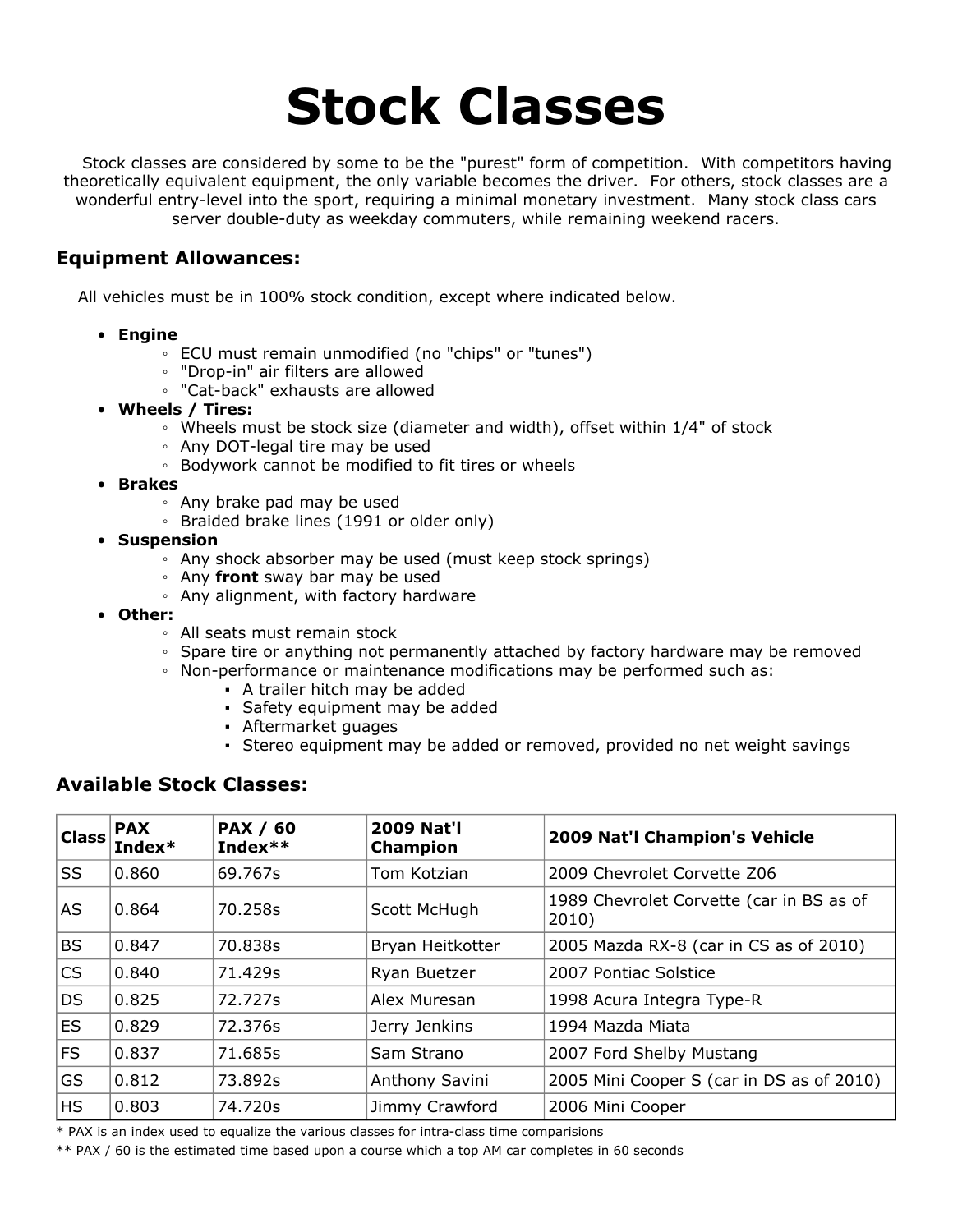# **Street Touring Classes**

The street touring classes are intended to allow common affordable modifications, while keeping the cars much more "streetable" than a flat-out "Street Prepared" car would be.

### **Equipment Allowances:**

All of the rules and allowances of **stock** classes apply, with the following additions:

#### • **Engine**

- All emissions equipment must be in place and working
- Air intake can be modified up to the throttle body
- Full exhaust system may be modified (except cat's)
- Engine mounts may be replaced
- Underdrive pulleys are allowed
- ECU may be reprogrammed, with the exception of boost level
- **Wheels / Tires:**

#### ◦ **Minimum treadwear rating of 140**

- ST / STS:
	- Maximum of 225mm wide tire; Maximum of 7.5" wide wheel
- STX:
	- AWD: Maximum of 245mm wide tire; Maximum of 8" wide wheel
	- 2WD: Maximum of 265mm wide tire; Maximum of 9" wide wheel
- STR:
	- AWD: Maximum of 225mm wide tire; Maximum of 7.5" wide wheel
	- 2WD: Maximum of 255mm wide tire; Maximum of 9" wide wheel
- STU:
- AWD: Maximum of 245mm wide tire; Unrestricted wheels
- 2WD: Maximum of 285mm wide tire; Unrestricted wheels
- Fenders may be rolled internally, but not cut or flared externally

#### • **Brakes**

- Any pad or rotor may be used
- Braided brake lines (any model year)
- **Suspension**
	- Any shock, spring or sway bar may be used
	- Any suspension bushing may be replaced
	- Strut bars may be added or modified, but may only connect in two points
	- Camber plates and camber bolts are allowed
- **Other:**
	- Bodykits are allowed, Rear wings or spoilers may be added
	- Any shift linkage may be used
	- Any seat may be replaced (min 25# replacement)

### **Available Street Touring Classes:**

|            |       | Class   PAX Index*   PAX / 60 Index** | 2009 Nat'l Champion | 2009 Nat'l Champion's Vehicle |
|------------|-------|---------------------------------------|---------------------|-------------------------------|
| ST         | 0.824 | 72.816s                               | Bill Bounds         | 1989 Honda Civic Si           |
| <b>STS</b> | 0.826 | 71.259s                               | Matthew Glagola     | 1989 Honda CRX Si             |
| <b>STX</b> | 0.830 | 72.289s                               | Bryce Merideth      | 1997 BMW 328is                |
| <b>STR</b> | 0.842 | 71.259s                               | (new for 2010)      |                               |
| <b>STU</b> | 0.844 | 71.090s                               | Thomas Kenna        | 2004 Mitsubishi Evo           |

\* PAX is an index used to equalize the various classes for intra-class time comparisions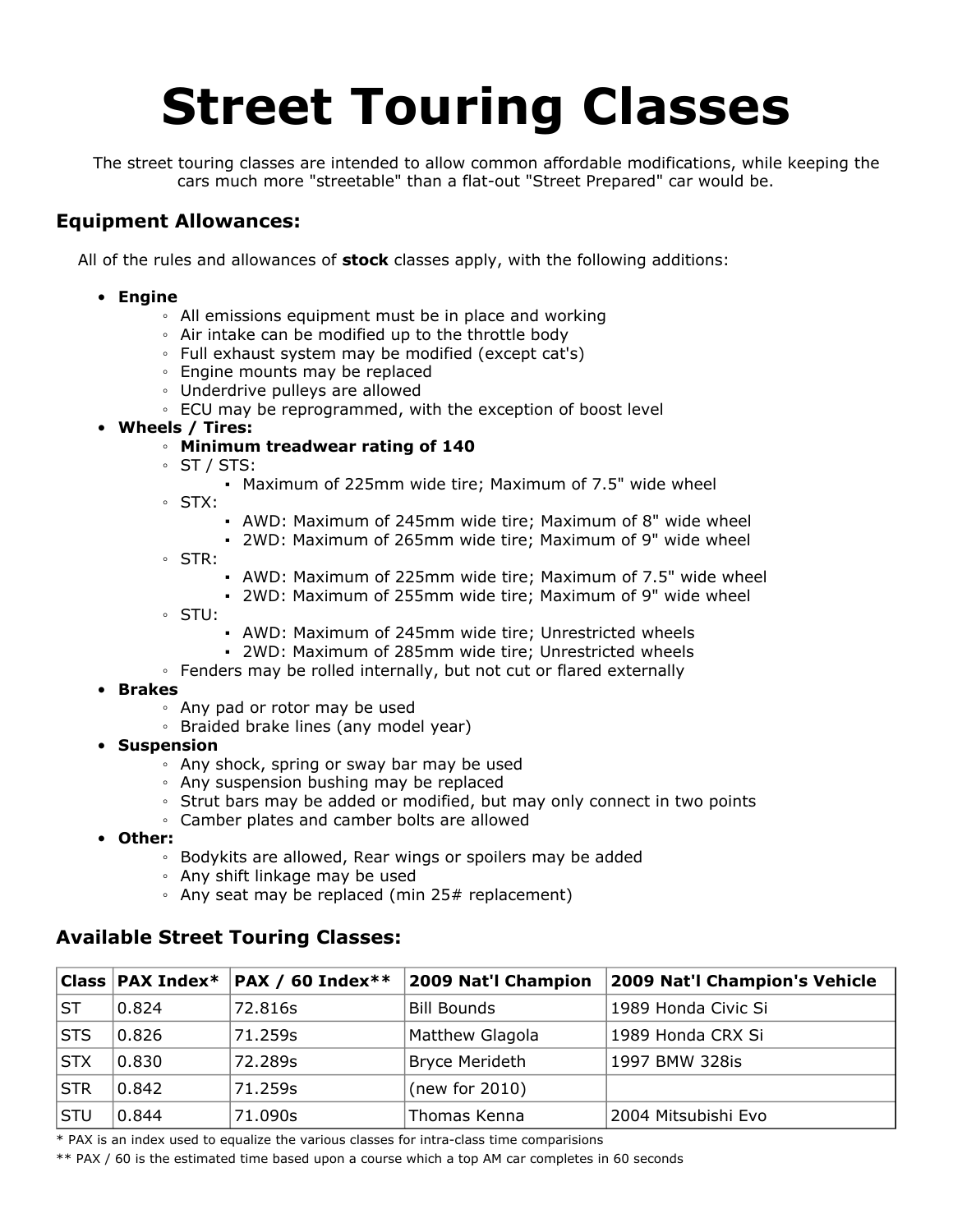## **Street Prepared Classes**

The street prepared classes offer a few more modifications than the street touring classes, in particular slick tires are re-allowed

### **Equipment Allowances:**

All of the rules and allowances of **stock** and **street touring** classes apply, with the following additions:

- **Engine / Drivetrain**
	- Boost levels may be modified (stock turbo)
	- A/C Delete
	- Cat Delete
	- Differentials may be modified
- **Wheels / Tires:**
	- Any wheel or DOT-legal tire
	- Fenders may be cut or bent for tire clearance
- **Brakes**
	- Any brake caliper may be used
- **Other:**
	- Update/backdate parts from different years
	- Subframe bushings are allowed
	- All seats may be replaced with any seat
	- Aftermarket splitters and "spoilers" (no non-factory "wings")

### **Available Street Prepared Classes:**

|            | Class $\vert$ PAX Index* | $\mathsf{PAX}$ / 60 Index** | 2009 Nat'l Champion | 2009 Nat'l Champion's Vehicle |
|------------|--------------------------|-----------------------------|---------------------|-------------------------------|
| <b>ASP</b> | 0.871                    | 68.886s                     | Jason Collet        | 2003 Chevrolet Corvette       |
| <b>BSP</b> | 0.865                    | 69.364s                     | Tom Berry           | 2006 Mitsubishi Evo IX RS     |
| <b>CSP</b> | 0.863                    | 69.525s                     | Matt Mccabe         | 1994 Mazda Miata              |
| <b>DSP</b> | 0.849                    | 70.671s                     | Ben Martinez        | 1985 Merkur XR4 Ti            |
| <b>ESP</b> | 0.852                    | 70.423s                     | Mark Madarash       | 1988 Pontiac Trans-Am WS6     |
| <b>FSP</b> | 0.838                    | 71.599s                     | David Fauth         | 1968 BMW 2002                 |

\* PAX is an index used to equalize the various classes for intra-class time comparisions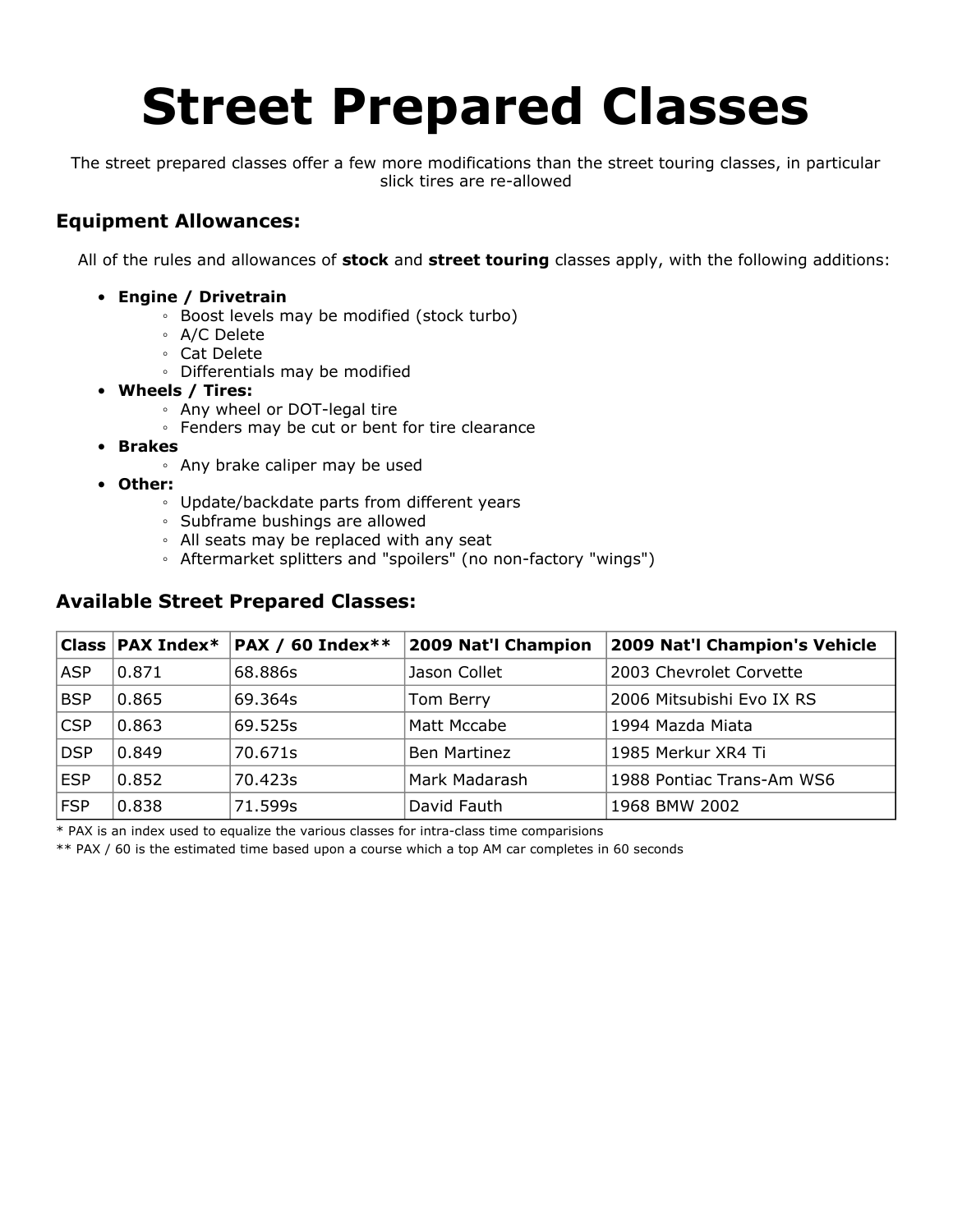### **Street Modified Classes**

The street modified classes are intended to be the ultimate street-legal racing machines.

### **Equipment Allowances:**

All of the rules and allowances of **stock**, **street touring** and **street prepared** classes apply, with the following additions:

- **Engine**
	- Any engine is allowed, with any modifications
	- Make of engine block must match make of original engine or chassis
- **Minimum Weight**
	- SM:
- FWD: Minimum 1550lbs + 125lbs/liter
- RWD: Minimum 1800lbs + 200lbs/liter
- AWD: Minimum 1800lbs + 300lbs/liter
- +25lbs for mid or rear engine
- "maximum minimum weight" of 3100lbs
- SSM:
	- FWD: Minimum 1350lbs + 125lbs/liter
	- RWD: Minimum 1600lbs + 200lbs/liter
	- AWD: Minimum 1600lbs + 300lbs/liter
	- +25lbs for mid or rear engine
	- "maximum minimum weight" of 2900lbs
- SMF:
	- Front-wheel drive only
	- 2 seats: Minimum 1650lbs + 125lbs/liter
	- 4 seats: Minimum 1550lbs + 125lbs/liter
- **Other:**
	- SM must have four or more seats, else SSM
	- Aftermarket hoods OR trunk lid
	- Wings may be added, removed or modified
	- Rear seats may be removed
	- Stereos may be removed

#### **Available Street Modified Classes:**

|     |       | $ Class PAX Index^* PAX / 60 Index^{**} $ | 2009 Nat'l Champion | 2009 Nat'l Champion's Vehicle |
|-----|-------|-------------------------------------------|---------------------|-------------------------------|
| ∣SM | 0.877 | 68.415                                    | Mike Simanyi        | 1995 BMW M3                   |
| SSM | 0.883 | 67.950                                    | Dan Chadwick        | ∣1993 Mazda RX7               |
| SMF | 0.870 | 68.966                                    | John Fessler        | 1994 Honda Civic              |

\* PAX is an index used to equalize the various classes for intra-class time comparisions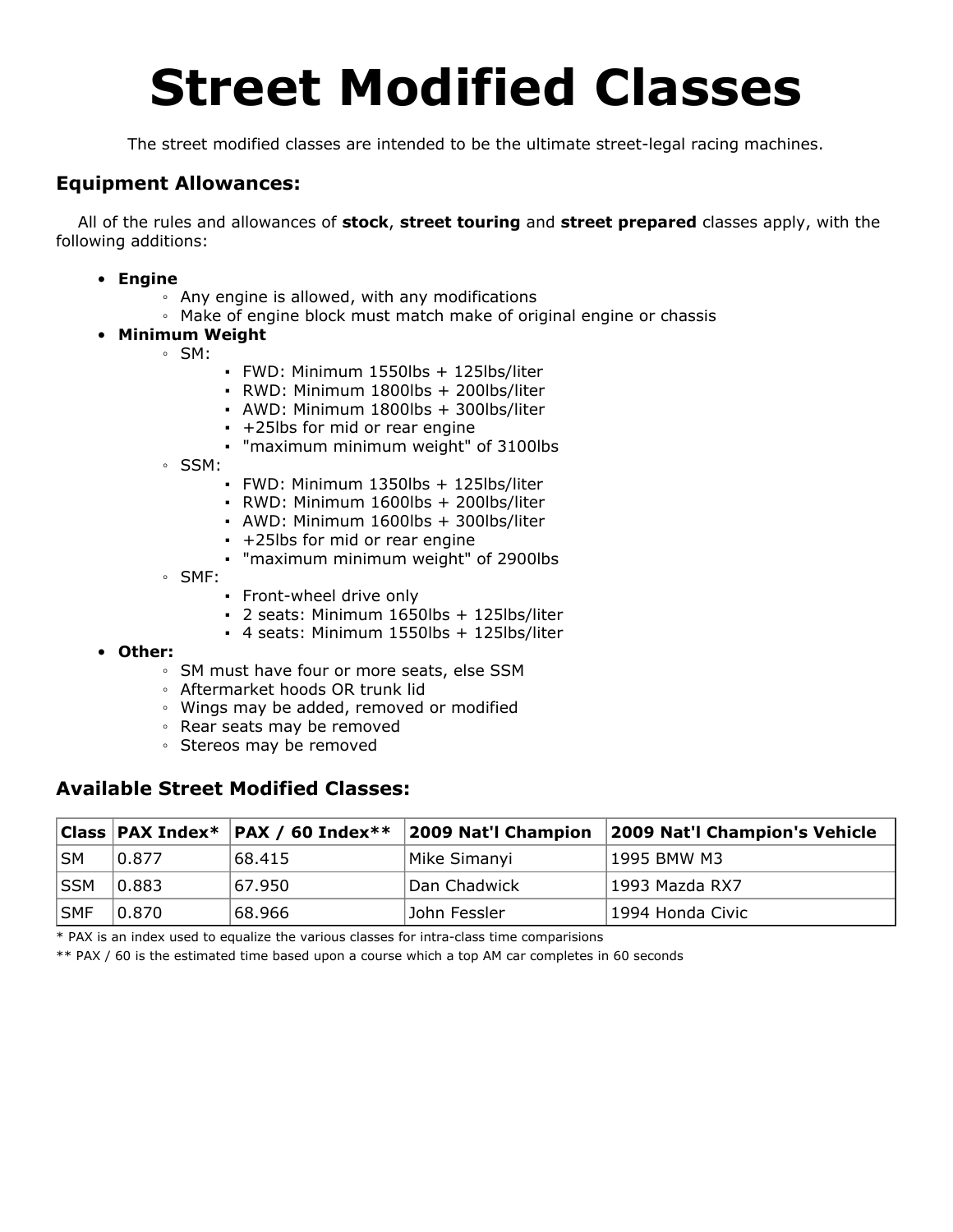### **Prepared Classes**

The prepared classes move beyond the relm of "street" cars, and into the relm of pure racing vehicles.

### **Equipment Allowances:**

The prepared classes allow extensive vehicle modification. Many additional modifications are allowed which are not mentioned here. There also are additional restrictions on a per-class basis which are not outlined here.

- **Engine**
	- Extensive internal and external engine modifications allowed
- **Wheels / Tires:**
	- Maximum of 12" wide wheels
	- Any tire may be used
- **Brakes**
	- Unrestricted, but no inboard brakes unless originally equipped
- **Suspension**
	- Essentially any suspension modifications are legal
- **Other:**
	- All open-top cars MUST have a roll bar
	- Extensive weight reduction may be done (stripped interiors)
- **XP additions:**
	- Wings or spoilers may be added, modified or removed
	- Pedals, steering wheel and seat must be entirely left (or right) of vehicle center
	- Any engine may be used, provided it's basic orientation and position remain the same
	- Minimum weights apply

### **Available Prepared Classes:**

|           |       | Class   PAX Index*   PAX / 60 Index** | 2009 Nat'l Champion | 2009 Nat'l Champion's Vehicle |
|-----------|-------|---------------------------------------|---------------------|-------------------------------|
| <b>XP</b> | 0.890 | 67.416                                | <b>Fred Zust</b>    | 2005 Lotus Elise              |
| CP        | 0.866 | 69.284                                | <b>Mike Maier</b>   | 1965 Ford Shelby GT 350       |
| DP        | 0.874 | 68.650                                | Lloyd Wilson        | 2000 Toyota MR2 Spyder        |
| EP        | 0.873 | 68.729                                | Christopher Raglin  | 1986 Honda Civic              |
| FP.       | 0.876 | 68.493                                | John Thomas         | 1971 Datsun 240Z              |
| GP        | 0.850 | 70.588                                | Steve Bollinger     | 1966 Austin Healey Sprite     |

\* PAX is an index used to equalize the various classes for intra-class time comparisions